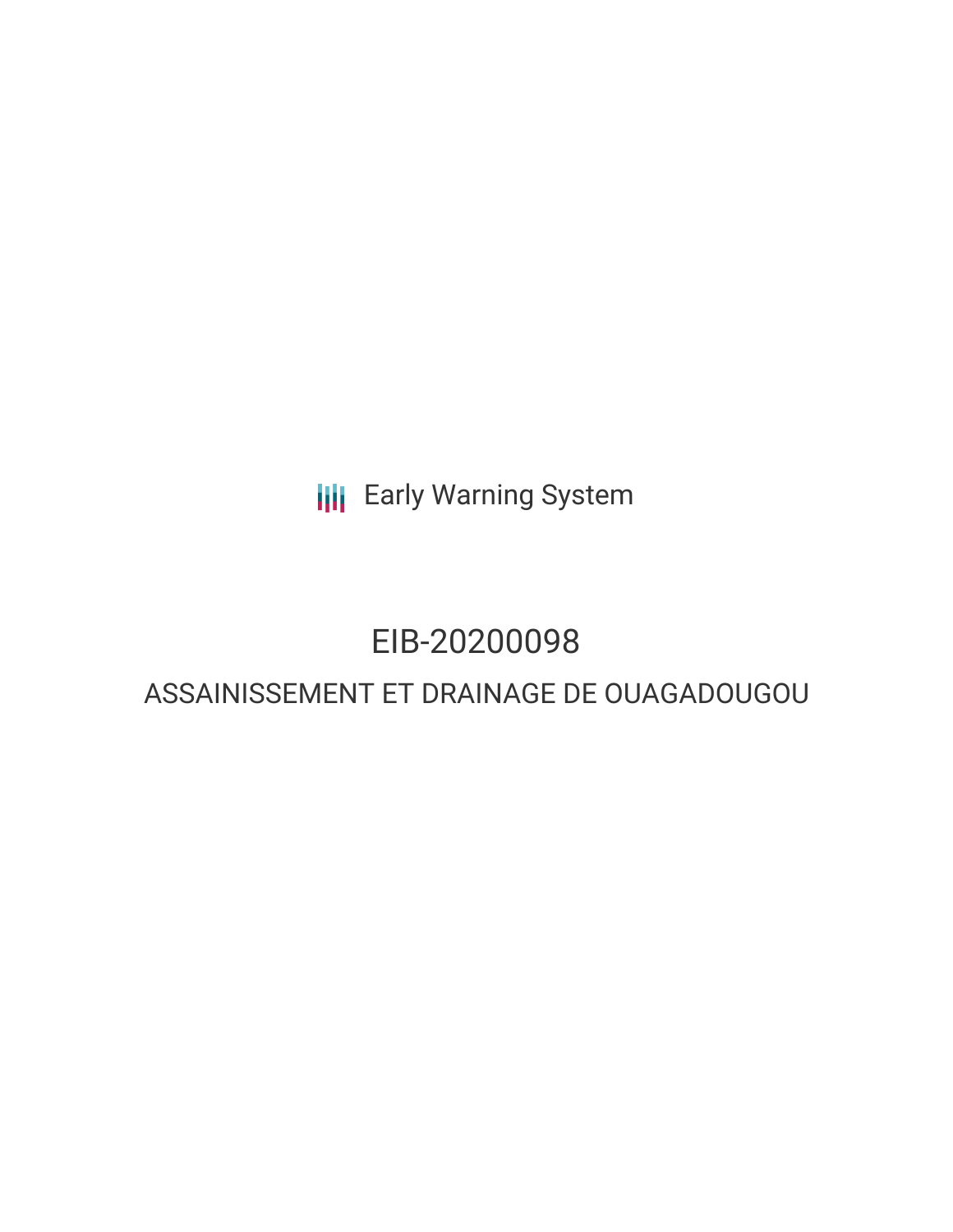

#### **Quick Facts**

| <b>Countries</b>               | Burkina Faso                   |
|--------------------------------|--------------------------------|
| <b>Financial Institutions</b>  | European Investment Bank (EIB) |
| <b>Status</b>                  | Approved                       |
| <b>Bank Risk Rating</b>        | U                              |
| <b>Voting Date</b>             | 2020-07-06                     |
| <b>Borrower</b>                | <b>BURKINA FASO</b>            |
| <b>Sectors</b>                 | Water and Sanitation           |
| <b>Investment Type(s)</b>      | Loan                           |
| <b>Investment Amount (USD)</b> | \$16.97 million                |
| <b>Project Cost (USD)</b>      | $$44.13$ million               |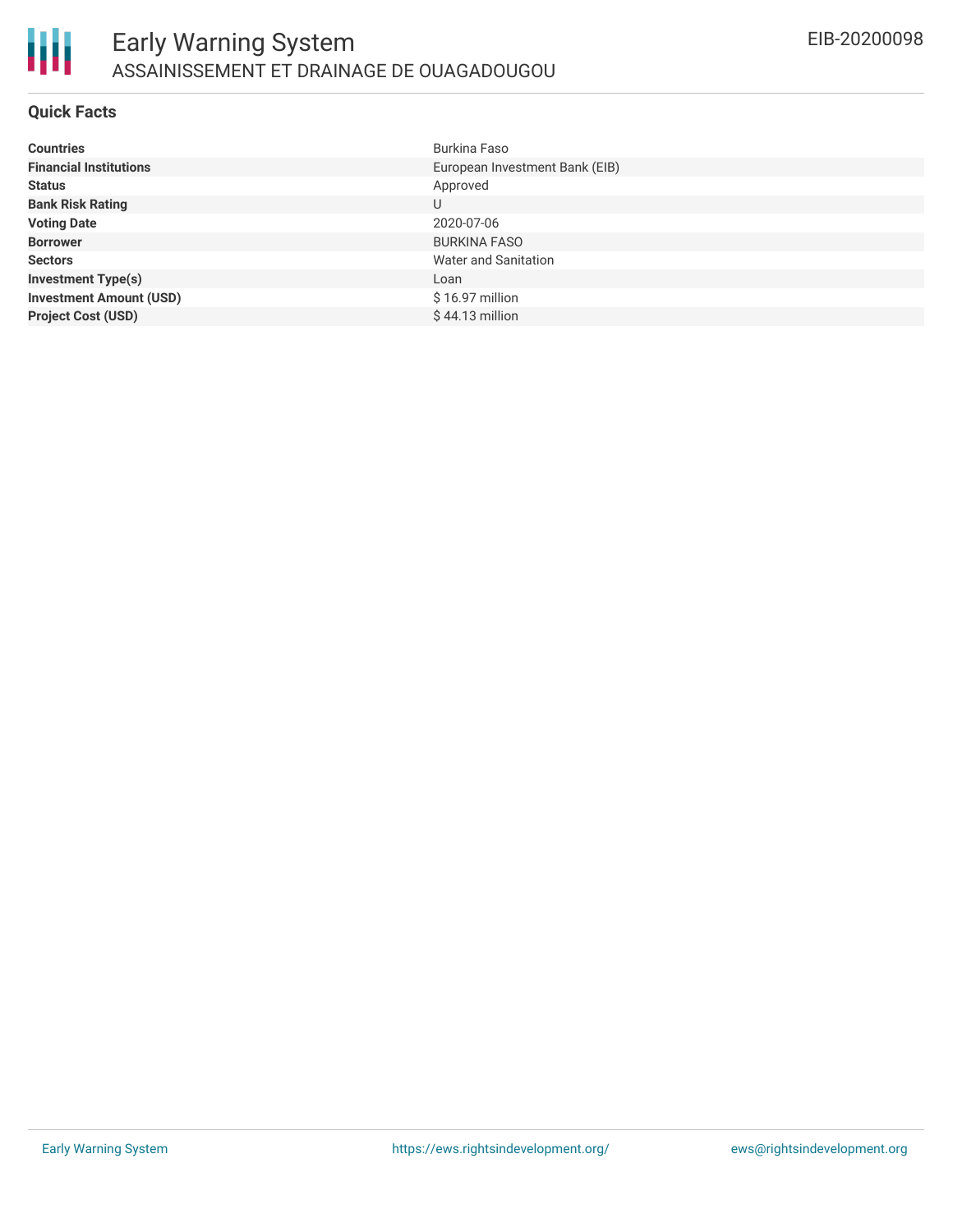

# **Project Description**

Construction d'infrastructures de drainage et d'évacuation des eaux pluviales dans le quartier de Tanghin, localité au Nord de la capitale Ouagadougou. Les travaux permettront également la réalisation d'aménagements durables ainsi que la valorisation des berges du canal de Tanghin en vue de favoriser l'activité économique locale.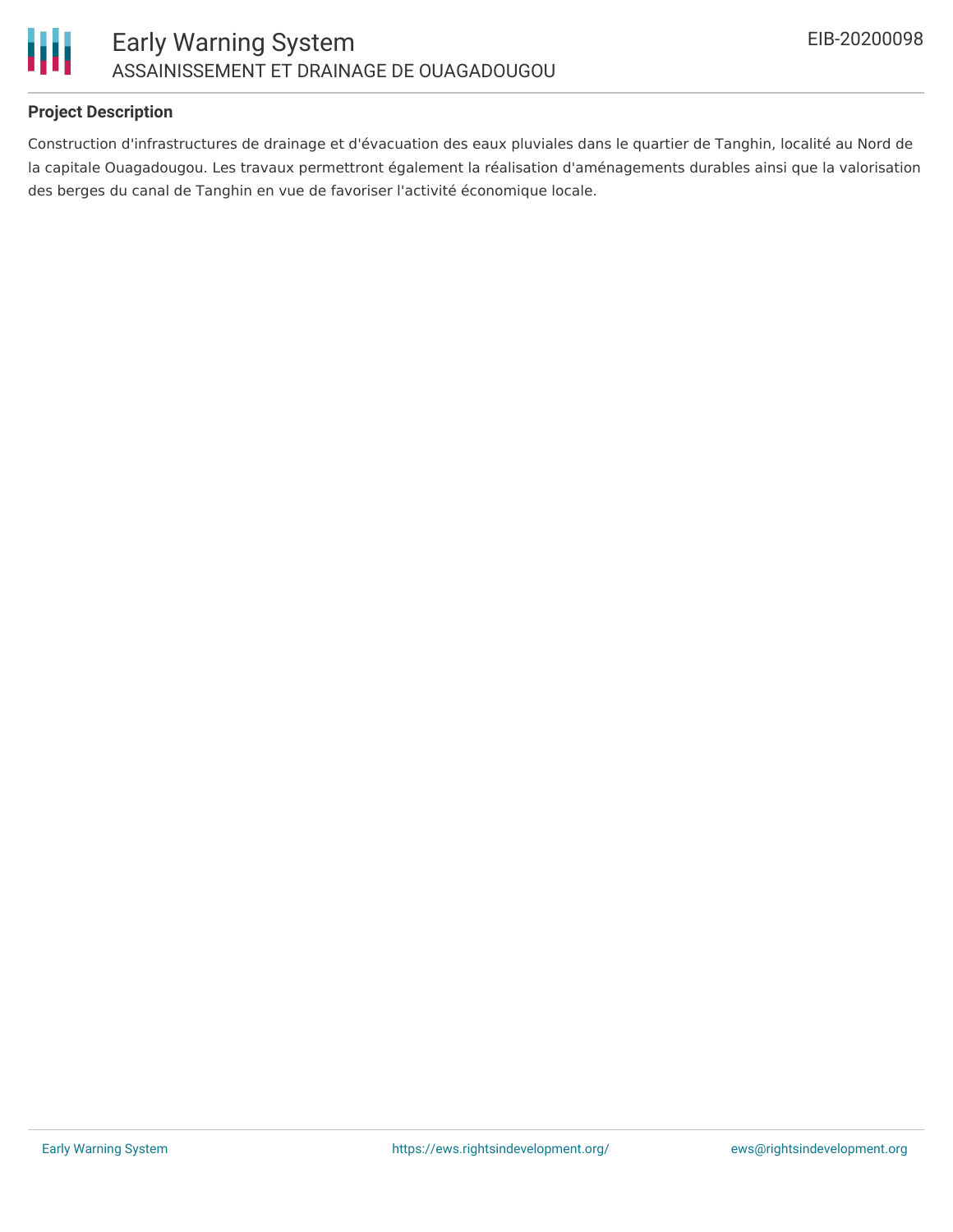

# **Investment Description**

European Investment Bank (EIB)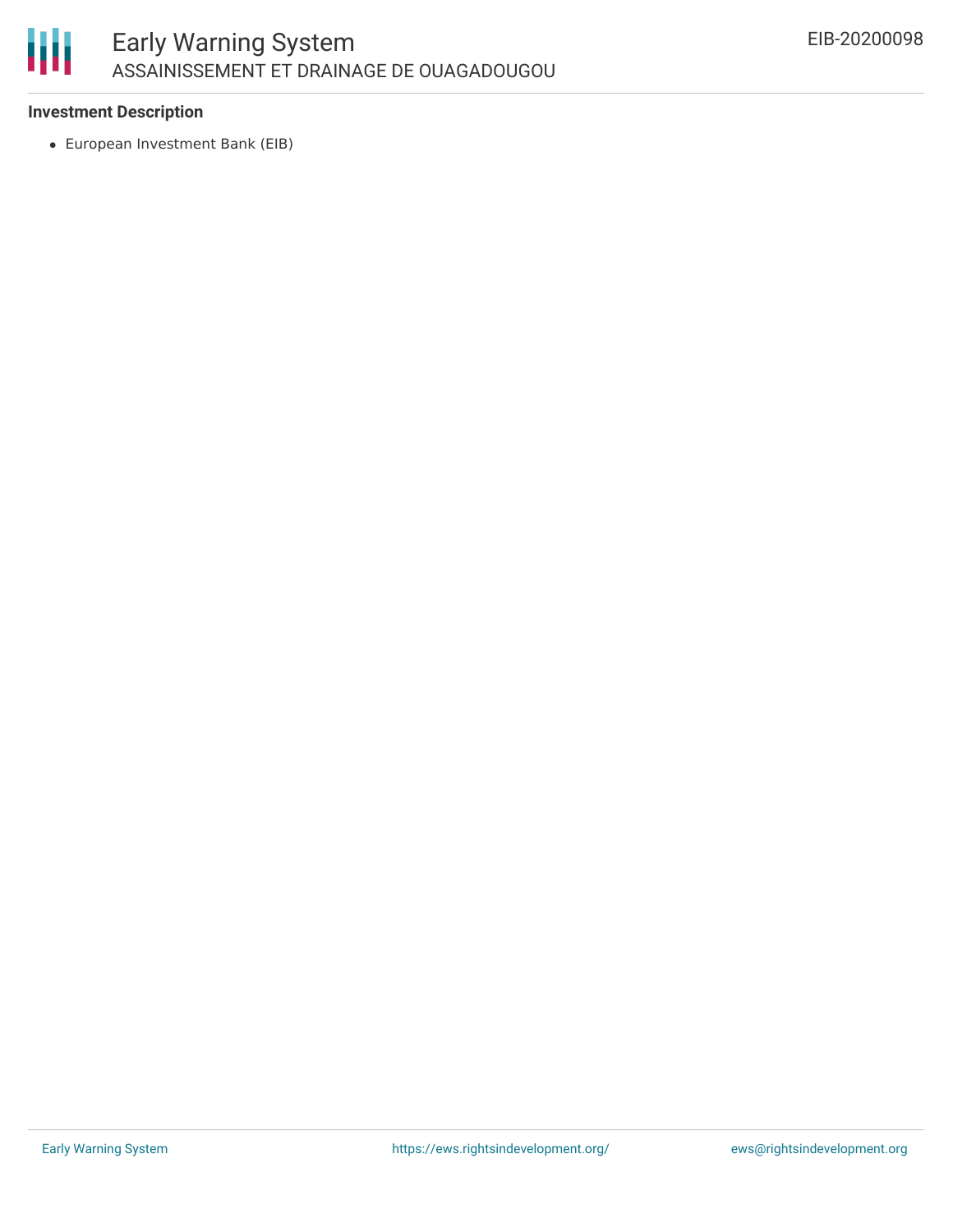

# **Contact Information**

No contact information provided at the time of disclosure

#### ACCESS TO INFORMATION

You can submit an information request for project information at: https://www.eib.org/en/infocentre/registers/requestform/request-form-default.htm

#### ACCOUNTABILITY MECHANISM OF EIB

The EIB Complaints Mechanism is designed to facilitate and handle complaints against the EIB by individuals, organizations or corporations affected by EIB activities. When exercising the right to lodge a complaint against the EIB, any member of the public has access to a two-tier procedure, one internal - the Complaints Mechanism Office - and one external - the European Ombudsman. A complaint can be lodged via a written communication addressed to the Secretary General of the EIB, via email to the dedicated email address: complaints@eib.org, by completing the online complaint form available at the following address: http://www.eib.org/complaints/form via fax or delivered directly to the EIB Complaints Mechanism Division, any EIB local representation office or any EIB staff. For further details, check:

http://www.eib.org/attachments/strategies/complaints\_mechanism\_policy\_en.pdf

When dissatisfied with a complaint to the EIB Complaints Mechanism, citizens can then turn towards the European Ombudsman. A memorandum of Understanding has been signed between the EIB and the European Ombudsman establishes that citizens (even outside of the EU if the Ombudsman finds their complaint justified) can turn towards the Ombudsman on issues related to 'maladministration' by the EIB. Note that before going to the Ombudsman, an attempt must be made to resolve the case by contacting the EIB. In addition, the complaint must be made within two years of the date when the facts on which your complaint is based became known to you. You can write to the Ombudsman in any of the languages of the European Union. Additional details, including filing requirements and complaint forms, are available at: http://www.ombudsman.europa.eu/atyourservice/interactiveguide.faces